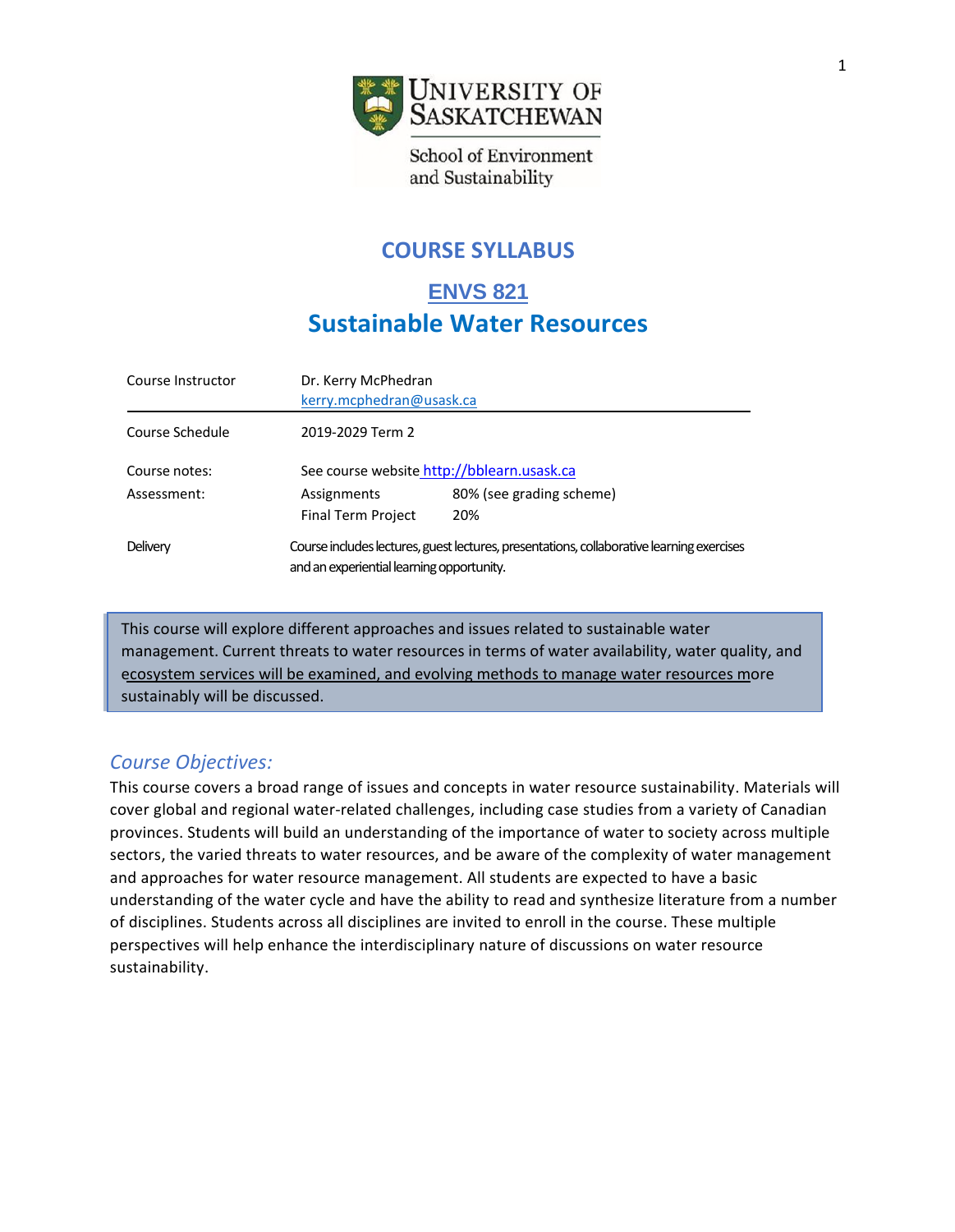By the end of the course, you should have acquired the following:

- Current knowledge of Canada's water resources, water problems, and major management approaches and challenges.
- Understanding of contemporary principles and theories of water management.
- An ability to evaluate the strengths and weaknesses of current and emerging approaches to dealing with water-related challenges.
- Practical understanding of water management in selected real-world settings.
- Improved research, writing and critical thinking skills.

## *Course Overview:*

This course is designed in modules, allowing detailed exploration of several major themes related to water resources, ultimately building towards developing an integrated view of sustainable water resource management.

The course will use experiential learning, case studies, seminars, lectures and collaborative research to help build a strong understanding of challenges associated with water resource sustainability, and encourage students to think towards better means of accounting for multiple perspectives, and managing water resources in light of the multiple uses and values associated with water.

Readings have been selected to provide background information, and support student involvement in classroom discussions and activities. Assignments allow students to explore several aspects of sustainable water resources, and encourage collaborative learning in development of a deep understanding of an issue of interest, or region of interest, as it relates to sustainable water resources.

Course communications will be coordinated via BBLearn.

## *Readings:*

Instead of a text book, we will be using reports, journal articles and selected book chapters that you will access through the University of Saskatchewan library or the BBLEARN site. Assigned readings are critical to learning in this course. Much of what you'll need to learn is contained in the readings rather than in the lectures. It is not possible to do well in this course without completing the scheduled readings on time. Also, it is anticipated that students enrolling in the course will have diverse backgrounds. Students needing to strengthen their background understanding are encouraged to contact the instructor for additional resources.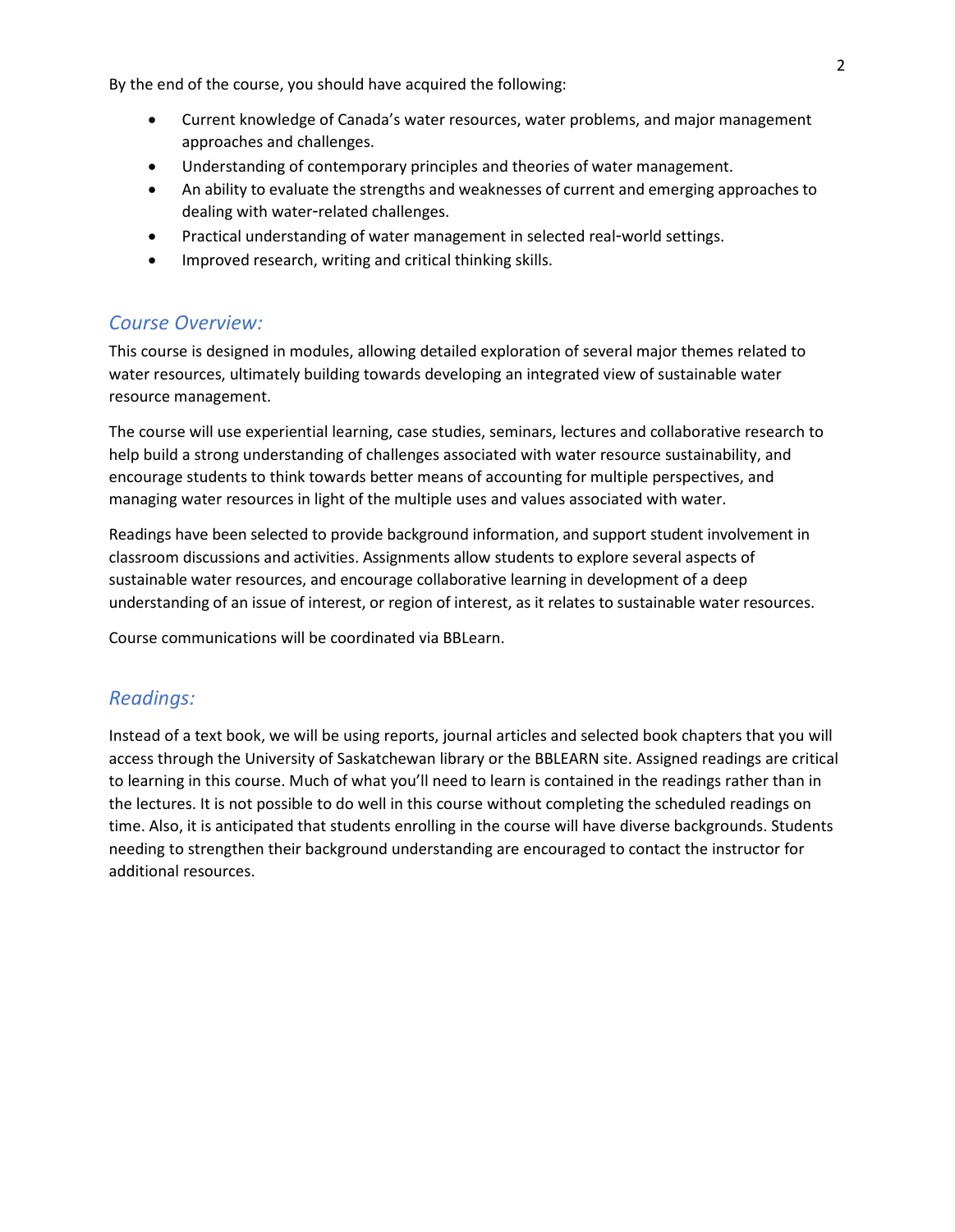## *Grading Scheme:*

|                                                 | % of final grade | Due Date*  |
|-------------------------------------------------|------------------|------------|
| Assignment 1 - Reflexive writing - daily        | 30% (5% each     | <b>TBA</b> |
| synopsis and critical reflection                | paper)           |            |
| Assignment 2a - Case study project proposal     | 10%              | TBA        |
| Assignment 2b - Case study project presentation | 20%              | TBA        |
| Assignment 2c - Case study project report       | 20%              | TBA        |
| <b>Final Term Project</b>                       | 20%              | $\ast$     |
| Total                                           | 100%             |            |

Information on literal descriptors for grading at the University of Saskatchewan can be found at: <http://students.usask.ca/current/academics/grades/grading-system.php>

Please note: There are different literal descriptors for undergraduate and graduate students.

More information on the Academic Courses Policy on course delivery, examinations and assessment of student learning can be found

at [http://www.usask.ca/university\\_secretary/council/academiccourses.php](http://www.usask.ca/university_secretary/council/academiccourses.php)

# *Summary of Evaluation Components*

*Details of each assignment and grading rubrics are provided on BBLearn.* 

### **Assignment 1: Reflexive writing**

**Purpose**: Assigned readings, lectures, and discussion are essential to understanding in this course. In reflection of six of the eight major topics of the course, you will submit brief reviews of 300-400 words. In your reviews, you will address the implications for water management for each topic and include personal insights. Reviews will be graded based on the quality and originality of your insights and should link to course materials and include citations and a references list. Six reviews worth 4% each can be submitted over the period of the course. You may submit a seventh review if desired and the worst mark of the seven reviews submitted will be deleted from your final grade. Reviews are due on BBLearn before the beginning of the next class. Late submissions will not be accepted.

**Assignment 2a, 2b & 2c: Case study project – defining and addressing water resource challenges** 

Your tasks in this group project assignment will be to analyze water management challenges in a setting that your group has chosen, and to propose ways of addressing those challenges. Detailed instructions are contained in separate documents available on the BBLearn course website. Rubrics for each assignment are also supplied on the BBLearn site. The assignment has three components: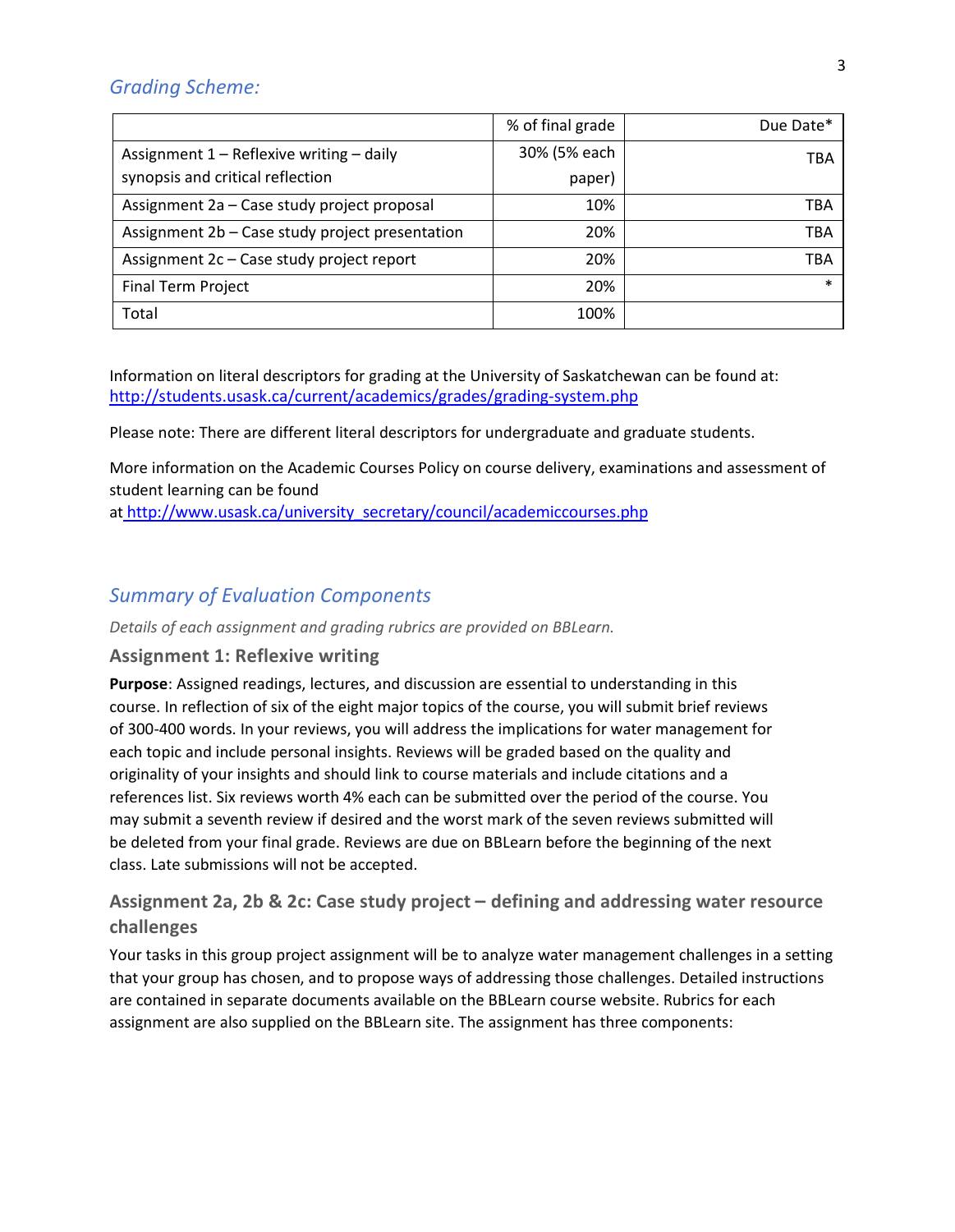- A Project Proposal, worth 12 percent of the course grade.
- A Project Presentation, worth 20 percent of the course grade.
- The Final Report, worth 20 percent of the course grade.

#### *Assignment 2a: Case study – project proposal*

**Purpose**: To define the scope and deliverables of the case study project, develop a project work plan and designate responsibilities. Specific guidelines are provided for group projects including information on the allocation of individual grades to group members.

**Description:** The case study proposal will guide the preparation, and grading of the case study project. Expectations for the project proposal are described on a separate document on the BBLearn site. Students will work in groups of three or four, which will be formed on the first day of class.

#### *Assignment 2b: Case study – presentation*

**Purpose**: To have students investigate a setting as a team and identify water-related problems and assess management options associated with the multiple uses of water in a given setting.

**Description:** Students will work as groups to present on their case studies on varied water resource challenges in a specific setting and argue for their specific recommendations. The final presentation should align with the proposal (assignment 3a) reflecting instructor comments, with any further changes to the proposal discussed with the instructor in advance.

#### *Assignment 2c: Case study – report*

**Purpose:** To have students investigate in more depth the strengths, challenges, weaknesses and opportunities associated with any one specific management option identified in their case study presentation.

**Description:** Collectively students from each group will decide on one management option each from their presentation and explore this management options in more depth independently to identify tradeoffs for practice in a given setting. Students will be expected to identify both the benefits and drawbacks of the management option and explore the different effects the water management option will have on different water users. Students will also justify their support for this management option relative to alternatives. Expectations are explored in more depth on the BBLearn site. Each paper should be approximately 2000 words in length (excluding references). As for all assignments in the course, the submission should include appropriate references and a list of citations.

#### *Assignment 3: Final Term Project*

**Purpose:** The exercise will allow a deepening water management problem and test students' abilities to integrate knowledge from a variety of sources to provide critical information for decision making.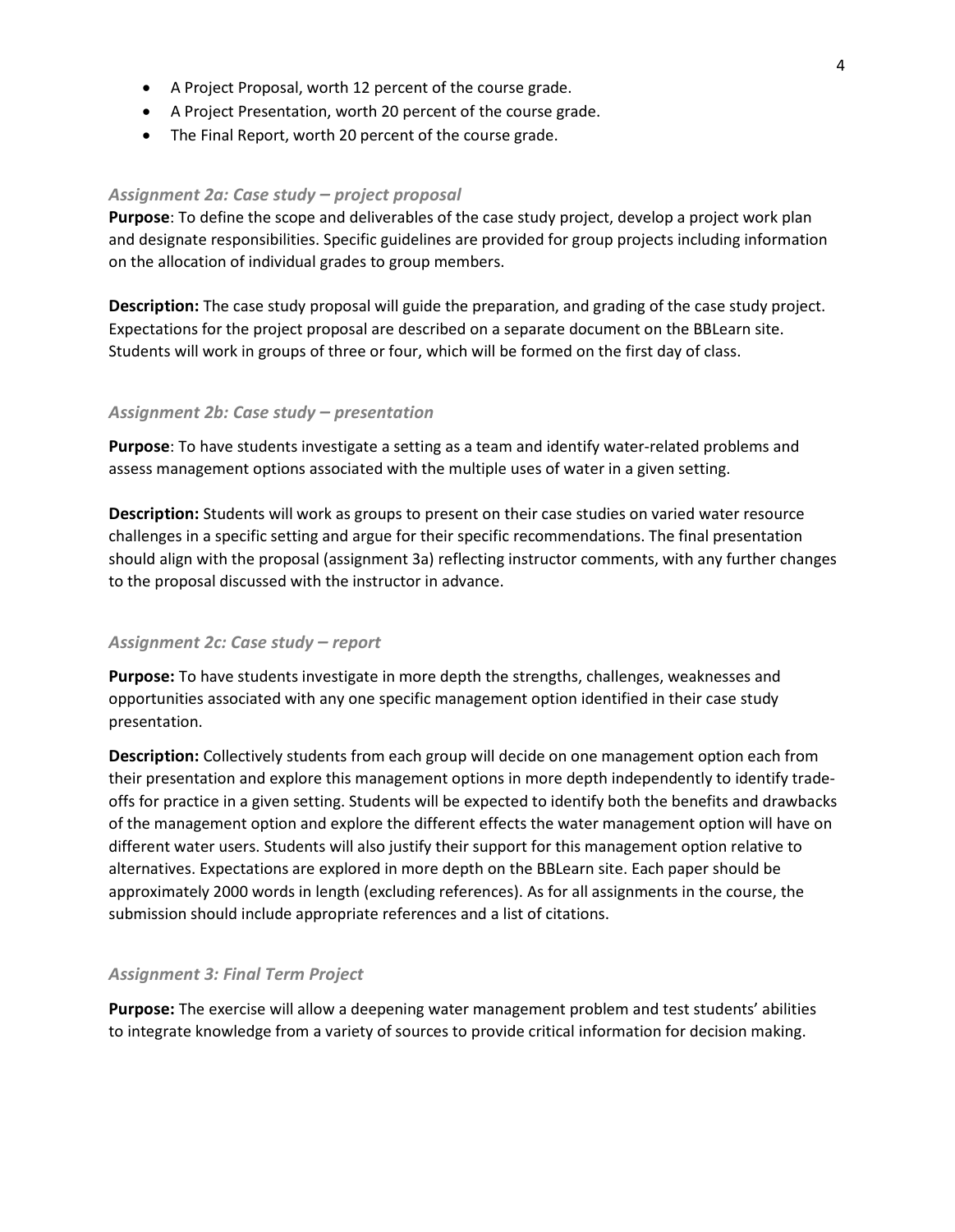**Description:** During this project, groups of students will role play two weeks in the life of a particular person assuming a particular role in an organization that is involved in the management of water resources. Groups will receive a suite of emails every other day for which they will need to reply, and begin a set of tasks (from prioritizing, conducting research, fact checking, calibrating equipment and taking measurements, predicting outcomes, assembling a working group, writing a policy brief, suggesting appropriate actions, etc.). Students will have to integrate knowledge and skills learned from the suite of Winter 2020 MWS courses to make decisions on how to reply and what actions to initiate.

# *Submitting Assignments*

Written assignments must be submitted at the start of class. Where no class is scheduled on the due date, they should be submitted via email. You should keep a personal copy of all assignments submitted. Late assignments will be accepted up to one week after the assignment due date, but will be penalized at 10% per day. Students may submit late assignments electronically to [kerry.mcphedran@usask.ca](mailto:kerry.mcphedran@usask.ca) . Where extenuating circumstances exist, students are advised to contact the instructor immediately to make suitable arrangements regarding extensions.

# *Integrity Defined (from the Office of the University Secretary)*

Integrity is expected of all students in their academic work – class participation, examinations, assignments, research, practice – and in their non-academic interactions and activities as well.

**What academic integrity means for students** 

- Perform your own work unless specifically instructed otherwise. Check with your instructor about whether collaboration or assistance from others is permitted.
- Use your own work to complete assignments and exams.
- Cite the source when quoting or paraphrasing someone else's work. Discuss with your professor if you have any questions about whether sources require citation.
- Follow examination rules.
- Discuss with your professor if you are using the same material for assignments in two different courses.
- Be truthful on all university forms.
- Use the same standard of honesty with fellow students, lab instructors, teaching assistants, sessional instructors and administrative staff as you do with faculty.

Please refer to the following resources for additional information on academic conduct, penalties and appeals:

http://www.usask.ca/university\_secretary/council/reports\_forms/reports/guide\_conduct.php http://www.usask.ca/university\_secretary/honesty/academic\_misconduct.php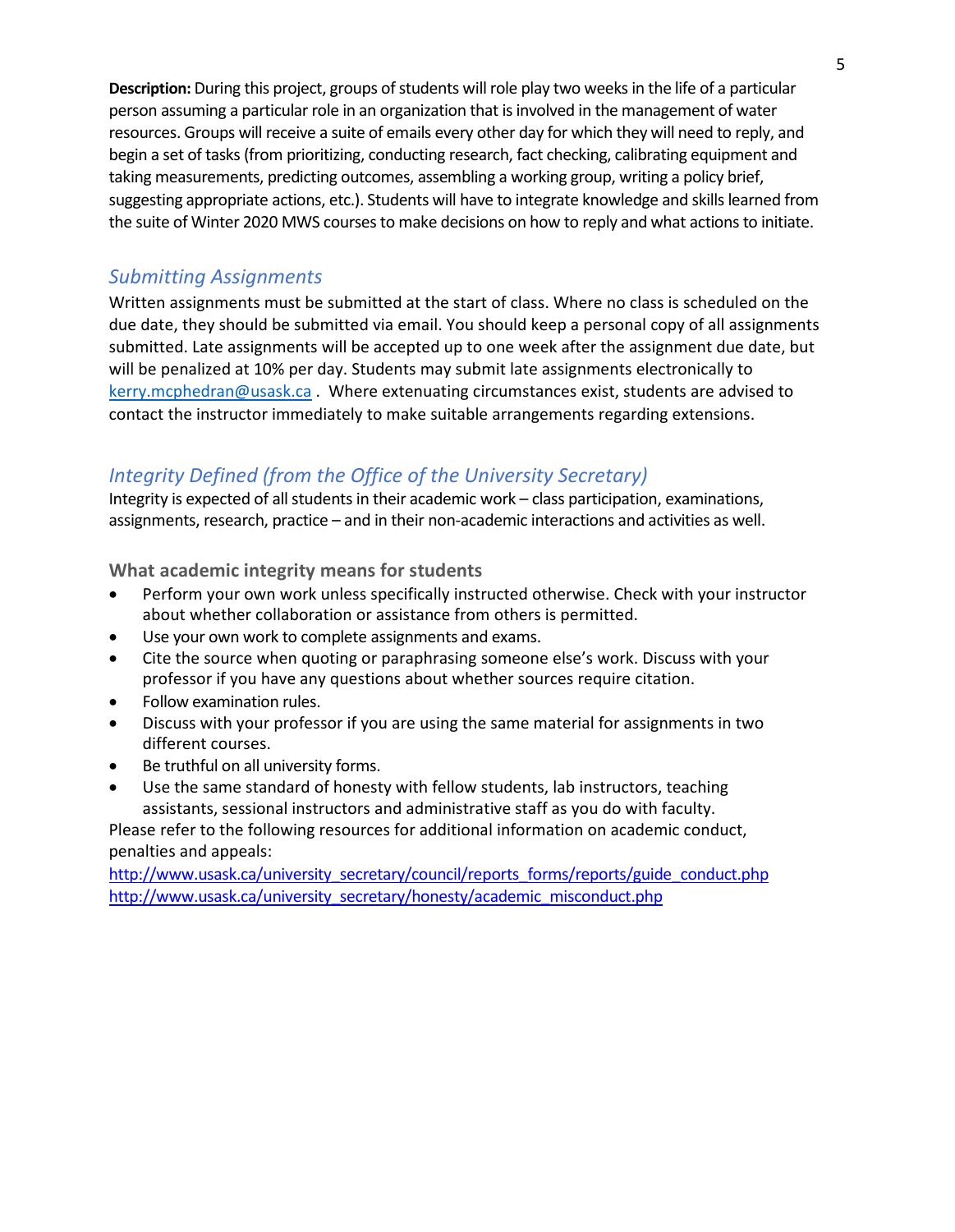# *Course schedule and draft reading list:*

Finalized reading lists will be available on BBLearn. All readings will be available online via the University of Saskatchewan Library or other sources.

| Date  | Topic                                             | Important concepts                                                                                                                                                                                                                                     | Readings                                                                                                                                                                                                                                                                                                                                                                                                                                                                                                                                                                                                                                                                                                                                                                                                                                               |  |
|-------|---------------------------------------------------|--------------------------------------------------------------------------------------------------------------------------------------------------------------------------------------------------------------------------------------------------------|--------------------------------------------------------------------------------------------------------------------------------------------------------------------------------------------------------------------------------------------------------------------------------------------------------------------------------------------------------------------------------------------------------------------------------------------------------------------------------------------------------------------------------------------------------------------------------------------------------------------------------------------------------------------------------------------------------------------------------------------------------------------------------------------------------------------------------------------------------|--|
| Day 1 | Introduction to the<br>course/course<br>overview  | • Canadian water management division<br>of responsibilities<br>• Management vs policy vs governance<br>• Hard path, soft path, demand<br>management                                                                                                    | Polis Project. 2005. At a watershed: Ecological governance and<br>$\bullet$<br>sustainable water management in Canada., University of<br>Victoria, Victoria, BC.<br>Loucks, D. P. 2000. Sustainable water resources management.<br>$\bullet$<br>Water International 25:3-10.<br>Brown, R. R., & Farrelly, M. A. (2009). Delivering sustainable<br>urban water management: a review of the hurdles we face.<br>Water Science and Technology, 59(5), 839-846.<br>Lautze, J., de Silva, S., Giordano, M., & Sanford, L. (2011). Putting<br>the cart before the horse: water governance and IWRM. Natural<br>Resources Forum, 35, 1-8.                                                                                                                                                                                                                     |  |
| Day 2 | Water quantity and<br>water quality<br>management | • Concerns regarding water availability<br>(global)<br>• Flood and drought management (e.g.,<br>floodplain mapping and priority of use<br>measures)<br>• Nutrient management (e.g.,<br>agricultural waste control)<br>• Urban versus rural differences | Noble, B. F., P. Sheelanere, and R. Patrick. 2011. Advancing<br>watershed cumulative effects assessment and management:<br>Lessons from the South Saskatchewan River Watershed, Canada.<br>Journal of Environmental Assessment Policy and Management<br>13:567-590.<br>Gleick, P. H. and M. Palaniappan. 2010. Peak water limits to<br>freshwater withdrawal and use. Proceedings of the National<br>Academy of Sciences of the United States of America<br>107:11155-11162.<br>Senhorst, H. A. J., & Zwolsman, J. J. G. (2005). Climate change<br>and effects on water quality: a first impression. Water Science<br>and Technology, 51(5), 53-59.<br>Ward, R. C., Timmerman, J. G., & Adriaanse, M. (2003). In<br>search of a common water quality monitoring framework and<br>terminology. Paper presented at the Monitoring Tailor-Made<br>IV/2003 |  |
| Day 3 | Wastewater<br>management                          | • Sanitation and waste basics<br>• Centralized versus decentralized<br>systems<br>• Compliance                                                                                                                                                         | Lofrano, G. & Brown, J. (2010) Wastewater management<br>$\bullet$<br>through the ages: A history of mankind Science of the Total<br>Environment 408: 5254-5264                                                                                                                                                                                                                                                                                                                                                                                                                                                                                                                                                                                                                                                                                         |  |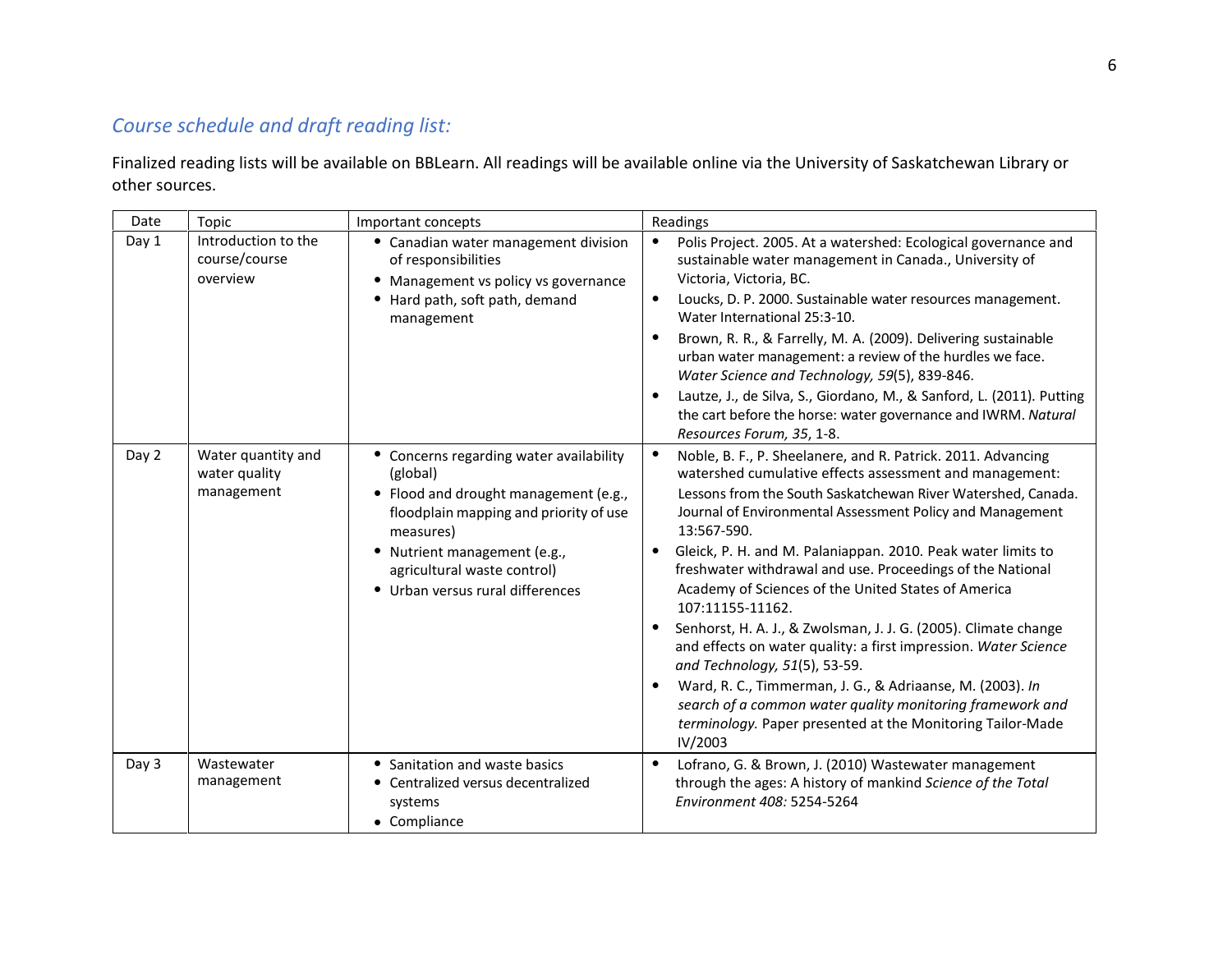|       |                      |                                                                                                                                                                                                   | Chambers, P., Allard, M., Walker, S., Marsalek, J., Servos, M.,<br>Busnarda, J., Munger, K., Adare, K., Jefferson, C., Kent, R. &<br>Wong., M. (1997) Impacts of Municipal Wastewater Effluents<br>on Canadian Waters: A Review Water Quality Research Journal of<br>Canada 32(4) 659:713<br>University of Guelph (n.d.) Your Septic System Canada Mortgage<br>and Housing Corporation, Ottawa, ON<br>OpenWash (2017) Introduction to Sanitation and Waste<br>Management (Ch1) In Urban Sanitation and Solid Waste<br>Management. The Open University: London                                                                                               |
|-------|----------------------|---------------------------------------------------------------------------------------------------------------------------------------------------------------------------------------------------|-------------------------------------------------------------------------------------------------------------------------------------------------------------------------------------------------------------------------------------------------------------------------------------------------------------------------------------------------------------------------------------------------------------------------------------------------------------------------------------------------------------------------------------------------------------------------------------------------------------------------------------------------------------|
| Day 4 | Water security       | • Climate change/population<br>growth/land use changes<br>• Water use planning and permitting<br>• Conflict resolution and priority of uses<br>• Environmental Flow Needs<br>• Cumulative effects | Wheater H. and P. Gober. 2013. Water security in the Canadian<br>Prairies: science and management challenges. Phil. Trans. R.<br>Soc. A. 371: 20120409<br>Bakker, K., & Allen, D. (2015). Canadian Water Security<br>Assessment Framework: Tools for Assessing Water Security and<br>Improving Watershed Governance.<br>de Loë, R., Varghese, J., Ferreyra, C., & Kreutzwiser, R. (2007).<br>Water Allocation and Water Security in Canada: Initiating a<br>Policy Dialogue for the 21st Century. Guelph: Guelph Water<br>Management Group, University of Guelph.                                                                                           |
| Day 5 | Water users          | • Water and agriculture<br>• Water and energy<br>• Ecosystem services<br>• Water and gender<br>• Stakeholder management                                                                           | Vugteveen, P., Lenders, H. J. R., Devilee, J. L. A., Leuven, R. S. E.<br>W., van der Vereen, R. J. H. M., Weiring, M. A., & Hendriks, A. J.<br>(2012). Stakeholder value orientations in water management.<br>Society and Natural Resources, 23, 805-821.<br>Fan. G & Zietsma, C. (2017). Constructing a shared governance<br>logic: The role of emotions in enabling dually embedded agency.<br>Academy of Management Journal 60(6) 2321-2351.<br>Gallego-Ayala, J., & Juízo, D. (2014). Integrating stakeholders'<br>preferences into water resources management planning in the<br>Incomati River Basin. Water Resources Management, 28(2), 527-<br>540. |
| Day 6 | <b>First Nations</b> | □ Access to drinking water versus<br>First Nations water rights<br>Technical versus governance<br>П.<br>approaches                                                                                | von der Porten, S., & de Loë, R. C. (2014). How collaborative<br>approaches to environmental problem-solving view<br>Indigenous peoples: a systematic review. Society and<br>Natural Resources, 27(10), 1040-1056.<br>Wilson, P. (2004). First Nations integrated watershed<br>management. In D. Shrubsole (Ed.), Canadian Perspectives on                                                                                                                                                                                                                                                                                                                  |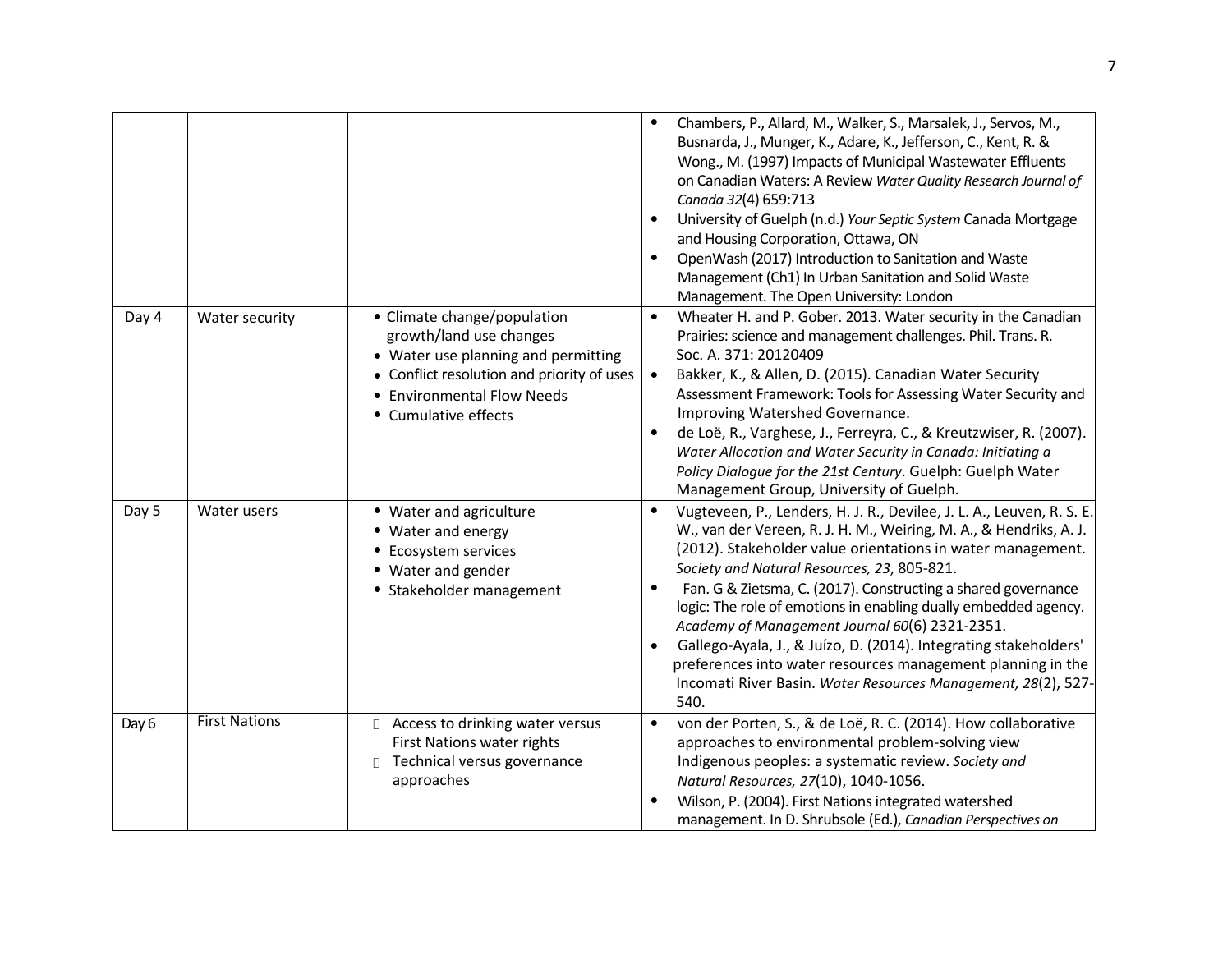|       |                                                   |                                                                                                                                                    | Integrated Water Resources Management (pp. 69-83). Cambridge,<br>Ontario: Canadian Water Resources Association. Syilx Nation<br>Siwłk <sup>w</sup> Declaration - https://www.syilx.org/wp/wp-<br>content/uploads/2016/11/Okanagan-Nation-Water-<br>Declaration Final CEC Adopted July 31 2014.pdf                                                                                                                                                                                                                                                                                                                                                                                                                                                                                                                                                                                                                                                              |
|-------|---------------------------------------------------|----------------------------------------------------------------------------------------------------------------------------------------------------|----------------------------------------------------------------------------------------------------------------------------------------------------------------------------------------------------------------------------------------------------------------------------------------------------------------------------------------------------------------------------------------------------------------------------------------------------------------------------------------------------------------------------------------------------------------------------------------------------------------------------------------------------------------------------------------------------------------------------------------------------------------------------------------------------------------------------------------------------------------------------------------------------------------------------------------------------------------|
| Day 7 | Transboundary<br>management                       | □ Political boundaries and scale<br>□ Coordination of water allocation<br>systems<br>□ Transboundary water issues in Canada<br>and internationally | Wolf, A. T. (2010). Sharing Water Sharing Benefits: Working<br>Towards Effective Transboundary Water Resources Management.<br>Paris: United Nations Educational, Scientific and<br>Cultural Organization.<br>Biswas, A. K. (2008). Management of transboundary waters:<br>an introduction. In C. Tortajada, O. Varis, & A. K. Biswas (Eds.),<br>Management of Transboundary Rivers and Lakes (pp. 1-20).<br>Berlin: Springer.<br>Matthews, O. P., & St.Germain, D. (2007). Boundaries and<br>transboundary water conflicts. Journal of Water Resources<br>Planning and Management, 5(1), 386-396.                                                                                                                                                                                                                                                                                                                                                              |
| Day 8 | <b>Integrated Water</b><br>Resource<br>Management | • IWRM practices, principles,<br>application and evolution<br>• Comparative overviews of ecosystem<br>and adaptive management                      | Schoeman, J., Allan, C., & Finlayson, C. M. (2014). A new<br>$\bullet$<br>paradigm for water? A comparative review of integrated,<br>adaptive and ecosystem-based water management in the<br>anthropocene. International Journal of Water Resources<br>Development, 30(3), 377-390.<br>Global Water Partnership Technical Advisory Committee. (2009).<br>Lessons from Integrated Water Resouces Management in<br>Practice. Stockholm, Sweden: Global Water Partnership.<br>Medema, W., McIntosh, B. S., & Jeffrey, P. J. (2008). From<br>premise to practice: a critical assessment of integrated water<br>resources management and adaptive management approaches<br>in the water sector. Ecology and Society, 13(2), 29-46.<br>Melnychuk, N., Jatel, N. & Warwick Sears, A. L. (2017).<br>Integrated water resource management and British Columbia's<br>Okanagan Basin Water Board. International Journal for Water<br>Resource Development.33(3): 408-425. |
| Day 9 | Application                                       | • Fieldtrip to Saskatoon Water<br><b>Treatment Plant</b>                                                                                           | Saskatoon Water and Wastewater Utilities Annual Report (2017)<br>City of Saskatoon                                                                                                                                                                                                                                                                                                                                                                                                                                                                                                                                                                                                                                                                                                                                                                                                                                                                             |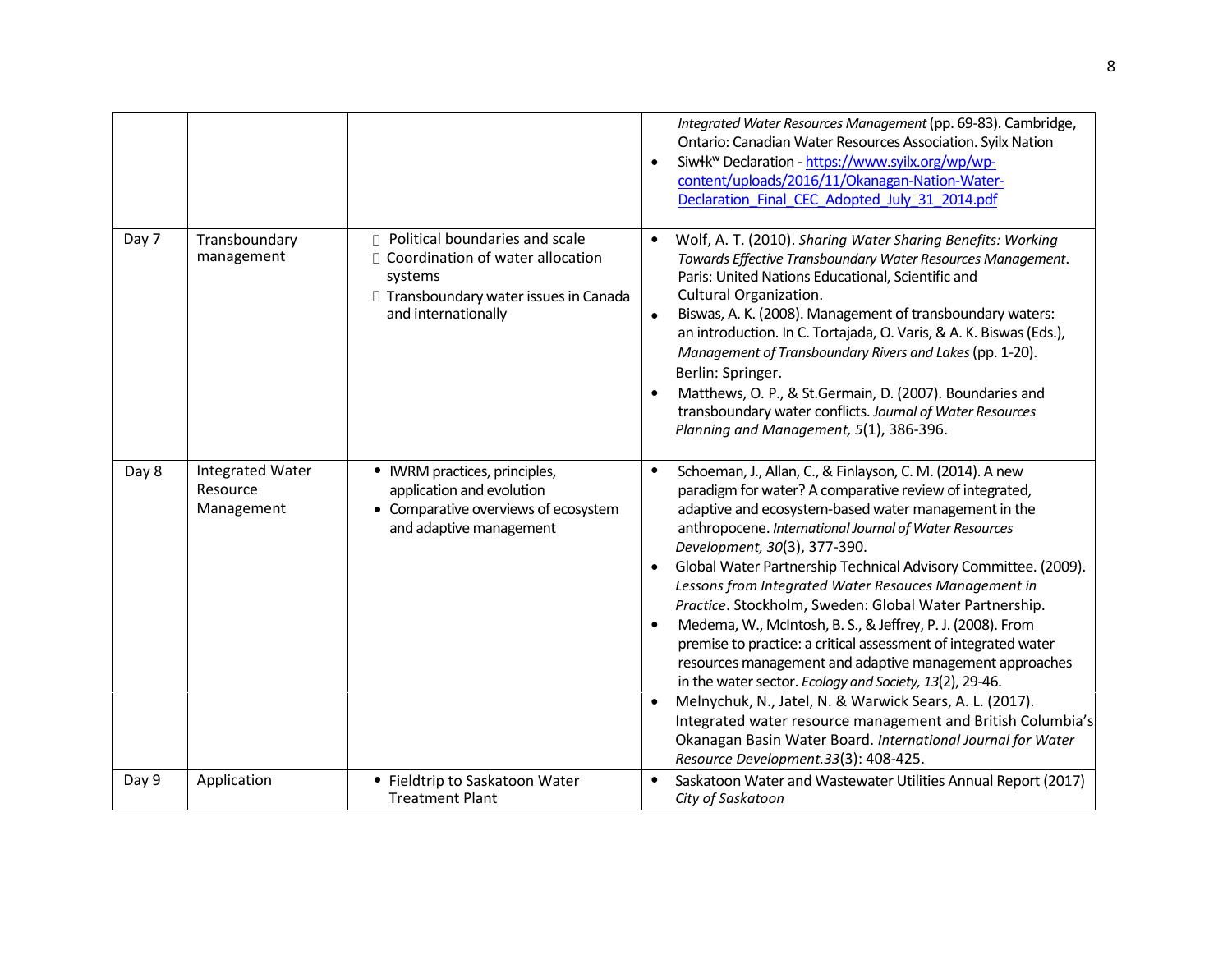| $D$ av 10 | <b>Presentations</b> | <b>Peer-led learning</b> | One reading determined by each group |
|-----------|----------------------|--------------------------|--------------------------------------|
|           |                      |                          |                                      |